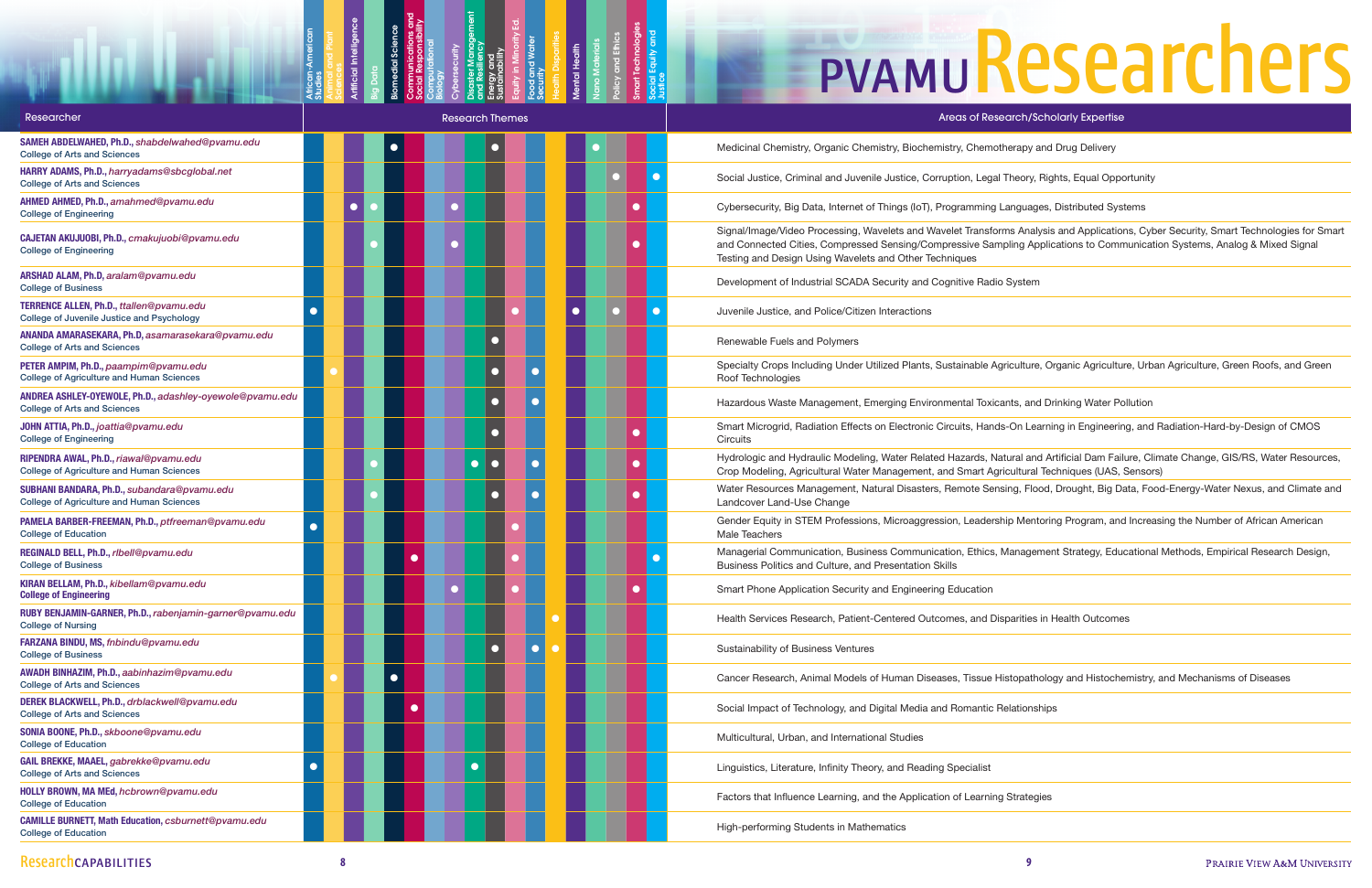Studies

Animal and Plant

Artificial Intelligence

Disaster Management and Resiliency Energy and Sustainability Equity in Minority Food and Water **Security** 

Big Data

Biomedial Science Communications and Social Responsibility Computation Biology

Cybersecurity

Health Outcomes Mental Health Nano Materials Policy and Ethics Smart and Emerging **Technology** Social Equity and

Justice

Aetal Nanomaterials, Smart Materials, Biosensors for Biomedical, and

esentation in Special Education, and Academic Self-Efficacy Among

Luation, and Black and Latino Youth Mental Health, Self-Esteem, and Identity

ogy, Environmental Remediation, Medicinal Chemistry, and Industrial

evelopments, Big Data, in the Application of Renewable Energy & Structural

Strongly Correlated Electronic Systems, Quantum Liquids, Semiconductor

nent, Multicultural Issues, Counselor Education, Program Evaluation, Ethics

ns and the Efficacy of Polymeric Glucomannan Mycotoxin Adsorbent on the and Viable Alternative to Antibiotic-Based Anticoccidial for the Control of

lemiology of Chronic Diseases, Epidemiology of Infectious Diseases,<br>cess

ging Technology: Computer-Mediated Communication and Its Effects, Health Outcomes: Mental Health and Physical Health: The Connection and

nal Biology, and Natural Language Processing

### **EPVAMUResearchers**

| Researcher                                                                                              | <b>Research Themes</b> | <b>Areas of Research/Scholarly Expertise</b>                                                                                                                                                                                                     |
|---------------------------------------------------------------------------------------------------------|------------------------|--------------------------------------------------------------------------------------------------------------------------------------------------------------------------------------------------------------------------------------------------|
| STEPHANIE BURRS, Ph.D., slburrs@pvamu.edu<br><b>College of Engineering</b>                              | $\bullet$              | Point of Care Biosensors, Bionanocomposites, Hybrid Carbon Metal Nanomaterials, Smart Materials<br>Environmental and Food Safety Applications                                                                                                    |
| DOUGLAS BUTLER, Ph.D., dmbutler@pvamu.edu<br><b>College of Education</b>                                |                        | Minority Equal Educational Opportunity, African Male Over-Representation in Special Education, and<br><b>Students of Color</b>                                                                                                                   |
| ROSLYN CALDWELL, Ph.D., rmcaldwell@pvamu.edu<br>College of Juvenile Justice and Psychology              |                        | Juvenile Delinquency, Intervention and Prevention Program Evaluation, and Black and Latino Youth                                                                                                                                                 |
| LAURA CARSON, Ph.D., lecarson@pvamu.edu<br><b>College of Agriculture and Human Sciences</b>             |                        | Biodegradable Polymer Systems and their Agricultural and Bio-Medical Applications                                                                                                                                                                |
| <b>AKILAH CARTER-FRANCIQUE, Sports Studies,</b><br>arfrancique@pvamu.edu<br><b>College of Education</b> | $\bullet$              | Sport and Physical Activity, Women and Racial Minorities, and Diversity and Social Justice                                                                                                                                                       |
| GINA CHIARELLA, PH.D., Ph.D., gmchiarella@pvamu.edu<br><b>College of Arts and Sciences</b>              | $\bullet$<br>$\Box$    | Bio-inorganic Chemistry, Catalysis, Synthetic Chemistry, Toxicology, Environmental Remediation, M<br>Catalysts                                                                                                                                   |
| DOEUN CHOE, Ph.D., dochoe@pvamu.edu<br><b>College of Engineering</b>                                    | $\Box$                 | Uncertainty Modeling, Structural Reliability, Reliability Method Developments, Big Data, in the Applic<br>Resiliency                                                                                                                             |
| ORION CIFTJA, Ph.D., ogciftja@pvamu.edu<br><b>College of Arts and Sciences</b>                          |                        | Theoretical Condensed Matter Physics, Computational Physics, Strongly Correlated Electronic Syst<br>Quantum Dots, and Spintronics                                                                                                                |
| MYRNA CINTRON, Ph.D., mycintron@pvamu.edu<br><b>College of Juvenile Justice and Psychology</b>          |                        | Latinos in Criminal Justice and Immigration                                                                                                                                                                                                      |
| DONALD COLLINS, Ph.D., drcollins@pvamu.edu<br><b>College of Education</b>                               | $\bullet$              | African American Education, Institutional Effectiveness, Assessment, Multicultural Issues, Counselor<br>in Research, and Qualitative Research                                                                                                    |
| BEVERLY COPELAND, Ph.D, bmcopeland@pvamu.edu<br><b>College of Agriculture and Human Sciences</b>        | $\bullet$              | Food Security, Obesity and Other Nutrition-Related Nutrition Diseases, Such as Diabetes                                                                                                                                                          |
| <b>EMILIA CORDERO, Doctorate in Education,</b><br>emcordero@pvamu.edu<br><b>College of Nursing</b>      |                        | Shortage of Nurses and Medically Underserved Populations                                                                                                                                                                                         |
| JOHN CORNELIUS, Doctor of Musical Arts, jlcornelius@pvamu.edu<br><b>College of Arts and Sciences</b>    |                        | African-American Spirituals, African Composers and Preservation of Their Works                                                                                                                                                                   |
| SUXIA CUI, Ph.D. in Computer Engineering, sucui@pvamu.edu<br><b>College of Engineering</b>              |                        | Image Processing                                                                                                                                                                                                                                 |
| MILTON DALEY, Ph.D., mdaley@pvamu.edu<br><b>College of Agriculture and Human Sciences</b>               | О                      | Mycotoxicology and Animal Nutrition                                                                                                                                                                                                              |
| MILTON DALEY, Ph.D., mdaley@pvamu.edu<br><b>College of Agriculture and Human Sciences</b>               | $\bullet$<br>$\bullet$ | Feeding Grains Naturally Contaminated with Fusarium Mycotoxins and the Efficacy of Polymeric Glu<br>Performance and Metabolism of Broiler Chickens, and A Natural and Viable Alternative to Antibiotic-<br>Coccidiosis in Poultry                |
| DENNIS E. DANIELS, Dr.PH, dedaniels@pvamu.edu<br><b>University Medical Academy</b>                      | $\bullet$              | Perinatal Transmission of HIV/AIDS, Organ Transplantation, Epidemiology of Chronic Diseases, Epid<br>Informed Consent and Research, and Predictors of Student Success                                                                            |
| MELANEY DAVIS-MCSHAN, Ph.D., memcshan@pvamu.edu<br>College of Juvenile Justice and Psychology           | $\bullet$<br>$\bullet$ | Communications and Social Responsibility and Smart and Emerging Technology: Computer-Mediate<br>Mental Health: Cultural Differences in Mental Health Treatment, Health Outcomes: Mental Health and<br>Different Modalities in Maintaining Health |
| MYRA MICHELLE DEBOSE, Ph.D., mmdebose@pvamu.edu<br><b>College of Nursing</b>                            |                        | Breast Cancer Education, Health Disparities, Health Outcomes, Nursing Education, and Photovoice                                                                                                                                                  |
| XISHUANG DONG, Ph.D., xidong@pvamu.edu<br><b>College of Engineering</b>                                 | $\bullet$<br>$\bullet$ | Artificial Intelligence, Big Data, Biomedical Science, Computational Biology, and Natural Language F                                                                                                                                             |
| ARNITRA DOUCET, Master's Degree, adwilliams@pvamu.edu<br><b>College of Nursing</b>                      |                        | Hepatitis C Screening and Treatment in the Primary Care Environment and Mental Health Disparities                                                                                                                                                |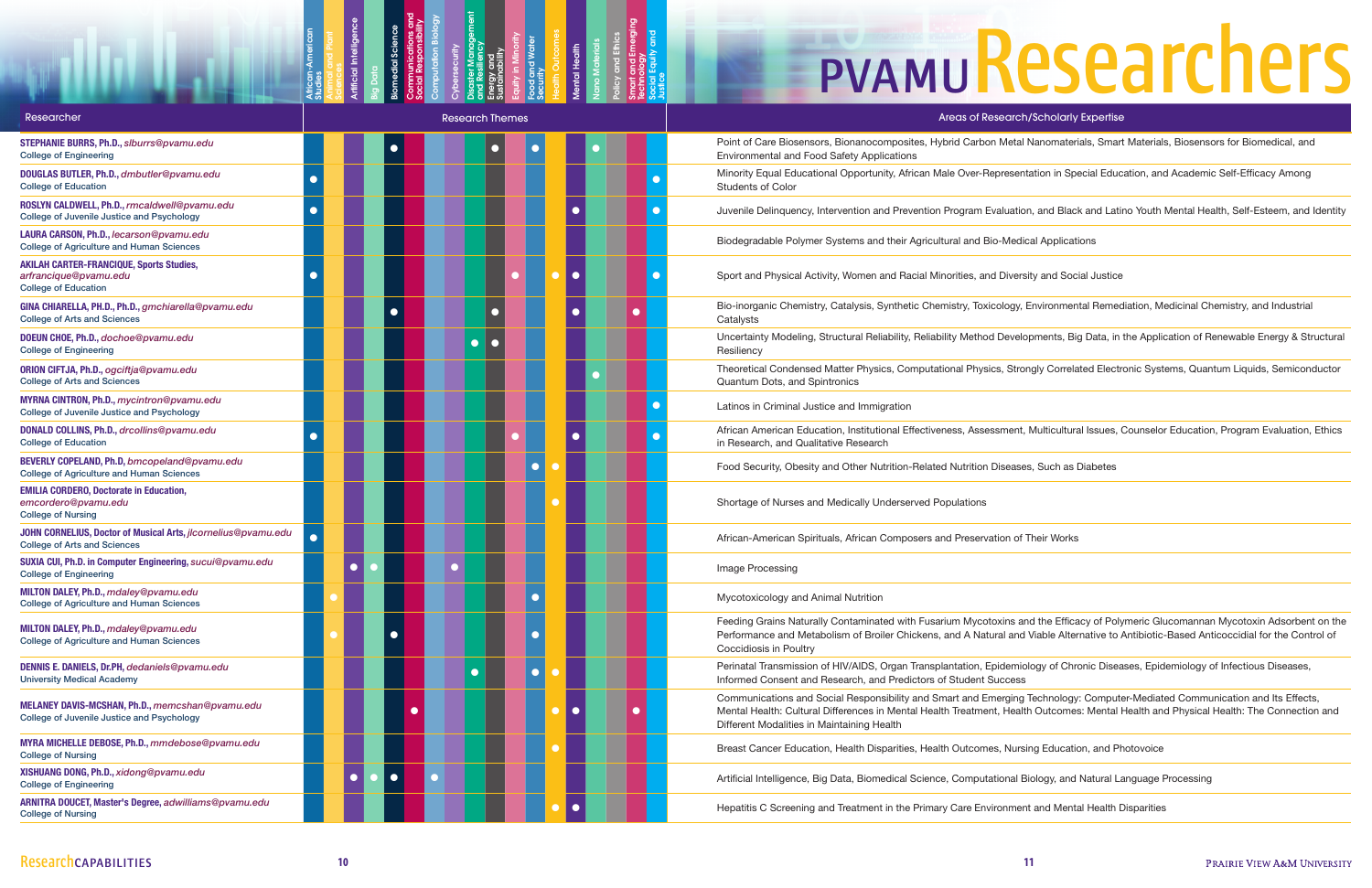Studies

Animal and Plant

Artificial Intelligence

Disaster Management and Resiliency Energy and Sustainability Equity in Minority Food and Water **Security** 

Big Data

Biomedial Science Communications and Social Responsibility Computation Biology

Cybersecurity

Health Outcomes Mental Health Nano Materials Policy and Ethics Smart and Emerging **Technology** Social Equity and

Justice

# **LPVAMUResearchers**

le Structure-Property Relationship of Noval Nano Composite Materials and

Illocation, Water Security, Irrigation Management, Water Quality, Natural astainablity and Resilency

es Management, Water Food Energy Nexus, Climate Change Effects on Hydrological Events (Flood and Drought), Numerical Modeling at Multi

y, and Polycyclic Aromatic Hydrocarbons

ations and Social Responsibility, Disaster Management and Resiliency, ability, Policy and Ethics, Smart and Emerging Technology, Big Data, Food d Cybersecurity

ng, Budgeting, Strategic Formulation, Performance Management, Program Management, Treasury Services, Business Development, and Regulatory

Methods, Carbon Dioxide Separation Methods, Waterless Fracking es in the Nuclear Cycle, and Environmental Treatment of Produced Water

stalline Polymers and Eastomers, Soft Robotics, Biodegradable and bhene, Drug Delivery, Nanomedicine, Nanomaterial Functionalization, Oil

ions, Production of Bio-Active Proteins, and Fungal Fermentations for

Radiation, Space Radiation - Risk Assessment of Astronauts Health for

| Researcher                                                                                         | <b>Research Themes</b>                           | Areas of Research/Scholarly Expertise                                                                                                                                                                                                                                                           |
|----------------------------------------------------------------------------------------------------|--------------------------------------------------|-------------------------------------------------------------------------------------------------------------------------------------------------------------------------------------------------------------------------------------------------------------------------------------------------|
| CHANG DUAN, Ph.D., chduan@pvamu.edu<br><b>College of Engineering</b>                               |                                                  | Robust Control, Hybrid Dynamical Systems, Robotics, and Mechatronics                                                                                                                                                                                                                            |
| YASSIN ELHASSAN, Ph.D., yaelhassan@pvamu.edu<br><b>College of Arts and Sciences</b>                | $\bullet$                                        | Assisted Reproductive Technology                                                                                                                                                                                                                                                                |
| WALLE ENGEDAYEHU, Ph.D., waengedayehu@pvamu.edu<br><b>College of Arts and Sciences</b>             |                                                  | American Government, Comparative Politics, and International Relations                                                                                                                                                                                                                          |
| JENNIFER ERDELY, Ph.D., jlerdely@pvamu.edu<br><b>College of Arts and Sciences</b>                  | $\bullet$                                        | Tourism, Ethnography, Pilgrimage, and Identity                                                                                                                                                                                                                                                  |
| HUAJUN FAN, Ph.D., hjfan@pvamu.edu<br><b>College of Arts and Sciences</b>                          | $\bullet$                                        | Computational Chemistry and Modeling Design to Investigate the Structure-Property Relationship of<br>its Application in Energy Security                                                                                                                                                         |
| ALI FARES, Ph.D., alfares@pvamu.edu<br><b>College of Agriculture and Human Sciences</b>            | $\bullet$                                        | Flood Prediction and Mitigation, Disaster Preparadness, Water Allocation, Water Security, Irrigation I<br>Resources Management, Smart Agriculture, Climate Change, Sustainablity and Resilency                                                                                                  |
| ALI FARES, Ph.D., alfares@pvamu.edu<br><b>College of Agriculture and Human Sciences</b>            | $\bullet$                                        | Water Security and Water Allocation, Sustainable Water Resources Management, Water Food Energ<br>Watershed Hydrology, Adaptation to and Mitigation of Extreme Hydrological Events (Flood and Drou<br>Spatial and Temporal Scales                                                                |
| HARSHICA FERNANDO, Ph.D., hufernando@pvamu.edu<br><b>College of Arts and Sciences</b>              | $\bullet$<br>$\bullet$<br>$\bullet$              | Lipidomics, Toxicology, Liver Diseases, Computational Chemistry, and Polycyclic Aromatic Hydroca                                                                                                                                                                                                |
| AUDRIA N2-UPPFORD, anford@pvamu.edu<br><b>College of Business</b>                                  | $\bullet$<br>$\bullet$<br>$\bigcap$<br>$\bigcap$ | African-American Studies, Animal and Plant Science, Communications and Social Responsibility, Dis<br>Social Equity and Justice, Equity in Minority, Energy and Sustainability, Policy and Ethics, Smart and<br>and Water Security, Policy and Ethics, All Financial Research, and Cybersecurity |
| KENTYA FORD, DrPH, kcford@pvamu.edu<br><b>College of Education</b>                                 |                                                  | Business Plans, Financial Planning & Analysis, Financial Modeling, Budgeting, Strategic Formulatior<br>Management, Grants Management, Risk Management, Project Management, Treasury Services, Bus<br>Compliance                                                                                 |
| LAURETTE FOSTER, Ed.D., Ibfoster@pvamu.edu<br><b>College of Arts and Sciences</b>                  | $\bullet$                                        | Gateway Mathematics Courses, and Mathematics Success of Minority Students                                                                                                                                                                                                                       |
| BILL FOXWORTH, Ph.D., wbfoxworth@pvamu.edu<br><b>College of Agriculture and Human Sciences</b>     | $\bullet$                                        | Molecular Reproduction, Artificial Reproductive Technologies                                                                                                                                                                                                                                    |
| JORGE GABITTO, Ph. D., jfgabitto@pvamu.edu<br><b>College of Engineering</b>                        |                                                  | Water Purification and Heavy Ion Separation by Electrochemical Methods, Carbon Dioxide Separation<br>Processes, Blue Energy Production Cycles, Separation Processes in the Nuclear Cycle, and Environ<br>from Oil and Gas Processes                                                             |
| YUNXIANG GAO, Ph.D., yugao@pvamu.edu<br><b>College of Arts and Sciences</b>                        |                                                  | Smart Polymer-Based Tissue Engineering Scaffolds, Liquid Crystalline Polymers and Eastomers, So<br>Biocompatible Polymers, Biomaterials, Carbon Nanotubes, Graphene, Drug Delivery, Nanomedicine<br>Recovery, and Microfluidics                                                                 |
| GERARDO GARCIA-MUNOZ, Ph.D., gegarcia@pvamu.edu<br><b>College of Arts and Sciences</b>             |                                                  | Survey of Spanish Literature                                                                                                                                                                                                                                                                    |
| CAMILLE GIBSON, Ph.D., cbgibson@pvamu.edu<br>College of Juvenile Justice and Psychology            | $\bullet$<br>$\bullet$                           | Juvenile Justice, Delinquency Prevention, Family Violence, Police-Youth Interactions, and Resiliency                                                                                                                                                                                            |
| VICTORIA GODWIN, Ph.D., gvikki@hotmail.com<br><b>College of Arts and Sciences</b>                  | $\bullet$                                        | Fan Studies, Media Studies, and Cultural Studies                                                                                                                                                                                                                                                |
| RONALD GOODWIN, Ph.D., regoodwin@pvamu.edu<br><b>College of Arts and Sciences</b>                  |                                                  | African American History and Political Policy, American Slavery, and Urban Development and Policy                                                                                                                                                                                               |
| RICHARD W. GRIFFIN, Ph.D., rwgriffin@pvamu.edu<br><b>College of Agriculture and Human Sciences</b> |                                                  | Soils and Environmental Quality, Soil Health, Hydric and Wetland Soils                                                                                                                                                                                                                          |
| MICHAEL GYAMERAH, Ph.D., migyamerah@pvamu.edu<br><b>College of Engineering</b>                     |                                                  | Production of Biofuels, Applied Biocatalysis and Biotransformations, Production of Bio-Active Prote<br>Production of Bulk Organic Acids                                                                                                                                                         |
| MEGUMI HADA, Ph.D., mehada@pvamu.edu<br><b>College of Engineering</b>                              | $\bullet$                                        | Radiation Biology, DNA Damage and Repair Induced by Ionizing Radiation, Space Radiation - Risk /<br>Mars Mission using Chromosome Aberration as a Bio-Marker                                                                                                                                    |
|                                                                                                    |                                                  |                                                                                                                                                                                                                                                                                                 |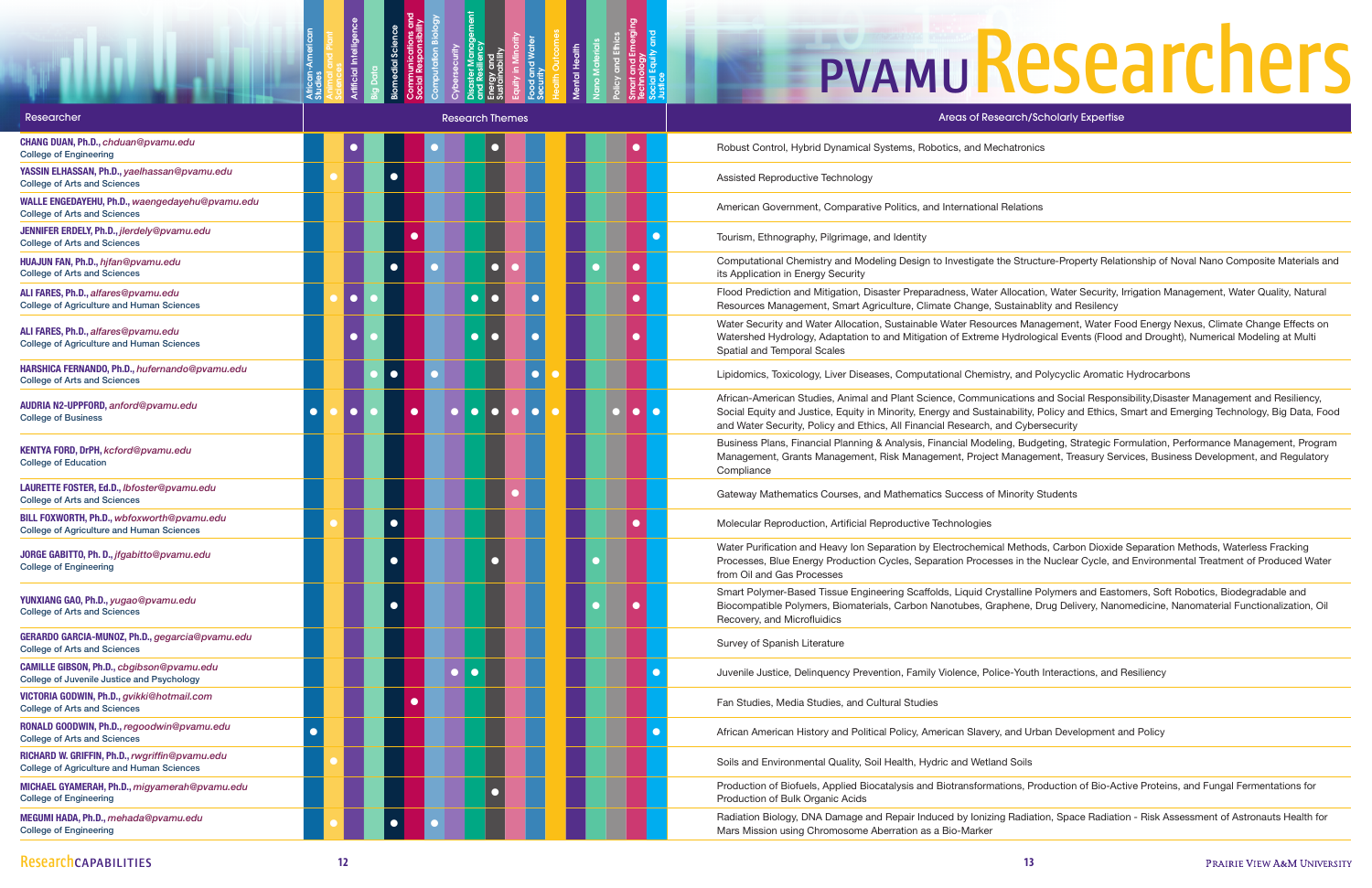Studies

Animal and Plant

Artificial Intelligence

Disaster Management and Resiliency Energy and Sustainability Equity in Minority Food and Water **Security** 

Big Data

Biomedial Science Communications and Social Responsibility Computation Biology

Cybersecurity

Health Outcomes Mental Health Nano Materials Policy and Ethics Smart and Emerging **Technology** Social Equity and

Justice

# PVAMUResearch/Scholarly Expertise

erforming Schools, Executive Leadership, Big Data, and Social Emotional

**American Students and HBCUs Studying Abroad, and Mentoring Involving American Students and HBCUs Studying** 

Environmental Sciences, Biology, Operations Research, Mathematical

Racial Systems, Substance Use Among African Americans, Juveniles, and acial and Gender Socialization) Factors Related to Crime and Delinquency

n, Bio-Composites, Engineering Design, Solid Mechanics of Composites,

tellectual Thought, The Civil Rights Movement, Black Nationalism, Black **Manhood Studies** 

sibility, Energy and Sustainability, Equity in Minority, Policy and Ethics, and

ecovery in Response to a Treatment, and Cancer Gene Master Regulators

| Researcher                                                                                                                    | <b>Research Themes</b>  | <b>Areas of Research/Scholarly Expertise</b>                                                                                                                                                                            |
|-------------------------------------------------------------------------------------------------------------------------------|-------------------------|-------------------------------------------------------------------------------------------------------------------------------------------------------------------------------------------------------------------------|
| ALIAKBAR HAGHIGHI, Ph.D., amhaghighi@pvamu.edu<br><b>College of Arts and Sciences</b>                                         |                         | <b>Clinical Trial I and Cancer Treatment</b>                                                                                                                                                                            |
| JASMINE HAMILTON, Ph.D. Kinesiology, jmhamilton@pvamu.edu<br><b>College of Education</b>                                      |                         | Kinesiology Pedagogy, and Psychological Sciences                                                                                                                                                                        |
| MINGLI HAN, Ph.D., mihan@pvamu.edu<br><b>College of Engineering</b>                                                           |                         | Robotics, Machine Vision and Augmented Reality                                                                                                                                                                          |
| MONA HASSAN, Ph.D., mahassan@pvamu.edu<br><b>College of Nursing</b>                                                           | $\bullet$               | <b>Child Abuse</b>                                                                                                                                                                                                      |
| SHARISSE HEBERT, DNP, sahebert@pvamu.edu<br><b>College of Nursing</b>                                                         |                         | <b>Family Nurse Practitioner</b>                                                                                                                                                                                        |
| PATRICIA HOFFMAN MILLER, Ph.D., phmiller@pvamu.edu<br><b>College of Education</b>                                             | $\bullet$               | Policy and Ethics, Equity in Minority, School Turnaround, Low Performing Schools, Executi<br>Learning                                                                                                                   |
| TAMMY HOLMES, Doctorate of Education, tlholmes@pvamu.edu<br><b>College of Arts and Sciences</b>                               |                         | African American Students and Study Abroad Programs, African American Students and H<br>African American Students                                                                                                       |
| MARSHA HOSANG, BS in Mathematics, mahosang@pvamu.edu<br><b>College of Education</b>                                           |                         | High-Performing Students' Understandings of the Definition of a Mathematical Function                                                                                                                                   |
| NATALI HRITONENKO, Ph.D., nahritonenko@pvamu.edu<br><b>College of Arts and Sciences</b>                                       |                         | Applications of Mathematics to Solving Problems in Economics, Environmental Sciences, I<br>Modeling, and Optimal Control                                                                                                |
| LEI HUANG, Ph.D., Ihuang@pvamu.edu<br><b>College of Engineering</b>                                                           |                         | Big Data, High-Performance Computing, and Artificial Intelligence                                                                                                                                                       |
| ZIAUL HUQUE, Ph.D., zihuque@pvamu.edu<br><b>College of Engineering</b>                                                        |                         | Energy and Sustainability, Renewable Energy, Wind Energy, Combustion, and Propulsion,                                                                                                                                   |
| MOHAMMED HUSSEIN, Ph.D., mthussein@pvamu.edu<br><b>College of Business</b>                                                    |                         | Information Technology, E-Learning/Teaching, and Education Issues                                                                                                                                                       |
| DUMITRU IACOBAS, Ph.D., daiacobas@pvamu.edu<br><b>College of Engineering</b>                                                  | $\bigcirc$<br>$\bullet$ | Systems Biology, Genomics, Neuroscience, and Biophysics                                                                                                                                                                 |
| DUMITRU IACOBAS, Ph.D., daiacobas@pvamu.edu<br><b>College of Engineering</b>                                                  |                         | Complement C5ar1 Antagonists for the Treatment of Autism Spectrum Disorders                                                                                                                                             |
| IMMACULATA IGBO, Ph.D., inigbo@pvamu.edu<br><b>College of Nursing</b>                                                         |                         | Student Retention and Progression                                                                                                                                                                                       |
| ROBIN JACKSON, Doctor of Philosophy in Criminal Justice,<br>rdjackson@pvamu.edu<br>College of Juvenile Justice and Psychology |                         | Racial/Ethnic and Gender Issues in the Criminal/Juvenile Justice Systems, Substance Use<br>Women, Risk (Discrimination, Substance Use) and Protective (Racial and Gender Socializa<br>and the School to Prison Pipeline |
| LAI JIANG, Ph.D., lajiang@pvamu.edu<br><b>College of Engineering</b>                                                          | $\bullet$               | Manufacturing Processes, Composite Materials, and Engineering Design                                                                                                                                                    |
| LAI JIANG, Ph.D., lajiang@pvamu.edu<br><b>College of Engineering</b>                                                          | O                       | Composite Materials Manufacturing Development and Validation, Bio-Composites, Engine<br>and Mechanics Modeling and Simulations                                                                                          |
| MARVIN JOHNSON, Ed. D., majohnson@pvamu.edu<br>College of Juvenile Justice and Psychology                                     |                         | Statistics and Research Methodology                                                                                                                                                                                     |
| KRISTI JOHNSON, Master of Arts, krjohnson@pvamu.edu<br><b>College of Arts and Sciences</b>                                    | $\bullet$               | Speech and Communication                                                                                                                                                                                                |
| JAMES JONES, Ph.D., jtjones@pvamu.edu<br><b>College of Arts and Sciences</b>                                                  |                         | Black Power Era, Black Panther Party for Self-Defense, Black Intellectual Thought, The Civ<br>Popular Culture, Hip-Hop Culture, Black Masculinity, and Black Manhood Studies                                            |
| KISHWAR JOONAS, DBA, kajoonas@pvamu.edu<br><b>College of Business</b>                                                         | $\Box$                  | African-American Studies, Communications and Social Responsibility, Energy and Sustaina<br>Social Equity and Justice                                                                                                    |
| ANNA JOY, Ph.D., anjoy@pvamu.edu<br><b>College of Engineering</b>                                                             |                         | Genomic Fabric Remodeling During Disease Progression and Recovery in Response to a 7                                                                                                                                    |
|                                                                                                                               |                         |                                                                                                                                                                                                                         |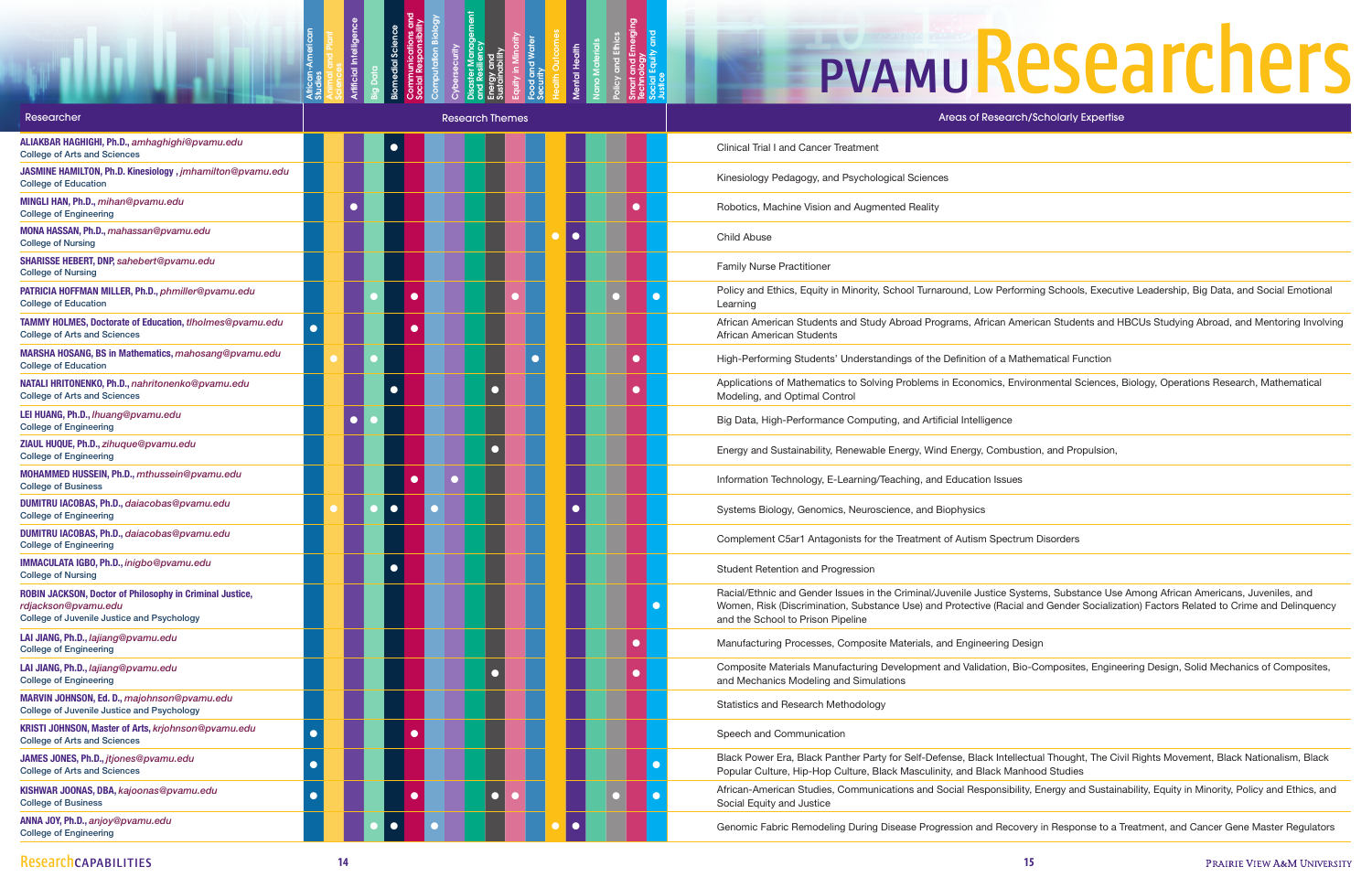Studies

Animal and Plant

Artificial Intelligence

Disaster Management and Resiliency Energy and Sustainability Equity in Minority Food and Water **Security** 

Big Data

Biomedial Science Communications and Social Responsibility Computation Biology

Cybersecurity

Health Outcomes Mental Health Nano Materials Policy and Ethics Smart and Emerging **Technology** Social Equity and

Justice

### **EPVAMUResearchers**

ning, Data-Driven Research Design, and Statistical Consulting

alysis of Energy Technologies, Shale Oil Produced Water Treatment, and

ing, Theory of Cognition, New Generation Communication Systems, and

ological Instruction and STEM Teacher and Professional Development

rkets, Tax Avoidance, Earnings Management, and Accounting Education

y, Microbiome of the Testis, Big Data, and Establishment and Maintenance

Gollege Security and Privacy in Wireless Sensor Networks, Cybersecurity, Security

Iting, Computer Networking, Network Security, Bioinformatics, and Deep Learning in Biomedical Applications

e, and 19th and 20th Century British literature,

s, and Physical and Mental Health Correlations

| Researcher                                                                                       |           |   |           | <b>Research Themes</b> |  |                     |  | Areas of Research/Scholarly Expertise                                                                                                                                                            |
|--------------------------------------------------------------------------------------------------|-----------|---|-----------|------------------------|--|---------------------|--|--------------------------------------------------------------------------------------------------------------------------------------------------------------------------------------------------|
| YOONSUNG JUNG, Ph.D., yojung@pvamu.edu<br><b>College of Agriculture and Human Sciences</b>       |           |   |           |                        |  |                     |  | Human Health Related Statistical Application: Big Data, Data Mining, Data-Driven Research Design, ar                                                                                             |
| DANNY KELLEY, DMA, drkelley@pvamu.edu<br><b>College of Arts and Sciences</b>                     |           |   |           |                        |  |                     |  | Piano Performance                                                                                                                                                                                |
| SESHA KETHINENI, Ph.D., srkethineni@pvamu.edu<br>College of Juvenile Justice and Psychology      |           |   |           |                        |  |                     |  | Cybercrime, Juvenile Justice, Domestic Violence, Youth Crime and International Criminal Justice                                                                                                  |
| SESHA KETHINENI, Ph.D., srkethineni@pvamu.edu<br>College of Juvenile Justice and Psychology      |           |   |           |                        |  |                     |  | Cybersecurity, Cryptocurrency, Juvenile Justice, Domestic Violence, and International Criminal Justice                                                                                           |
| M. MOOSA KHAN, PhD, mmkhan@pvamu.edu<br><b>College of Business</b>                               |           |   |           |                        |  |                     |  | Translating Teaching into Learning                                                                                                                                                               |
| HINH KHIEU, Ph.D., hikhieu@pvamu.edu<br><b>College of Business</b>                               |           |   |           |                        |  |                     |  | Dividend and Investment Policy Interactions                                                                                                                                                      |
| MARY KIM, Ph.D., helim@pvamu.edu<br><b>College of Engineering</b>                                |           | œ |           |                        |  |                     |  | Artificial Intelligence, and Big Data                                                                                                                                                            |
| RAGHAVA KOMMALAPATI, Ph.D., rrkommalapati@pvamu.edu<br><b>College of Engineering</b>             |           |   |           |                        |  |                     |  | Energy & Environmental Sustainability, Air Quality, Life Cycle Analysis of Energy Technologies, Shale O<br>Carbon Capture                                                                        |
| ABBURI KUMAR, Ph.D., aakumar@pvamu.edu<br><b>College of Engineering</b>                          |           |   |           |                        |  | $\bullet$           |  | Education Redesign, Microelectronic Device and System Modeling, Theory of Cognition, New Generat<br><b>Brain-Machine Interface</b>                                                               |
| CLEVELAND LANE, JR., Ph.D., colane@pvamu.edu<br><b>College of Arts and Sciences</b>              |           |   |           |                        |  | $\bullet$           |  | Research of Inquiry Learning Environments in Undergraduate Biological Instruction and STEM Teacher                                                                                               |
| <b>BU-RYUNG BRIAN LEE, Ph.D., brlee@pvamu.edu</b><br><b>College of Business</b>                  |           |   |           |                        |  |                     |  | Accounting Information of Public Corporations in the Capital Markets, Tax Avoidance, Earnings Manag                                                                                              |
| SHAYE LEWIS, Ph.D., sklewis@pvamu.edu<br><b>College of Agriculture and Human Sciences</b>        |           |   |           |                        |  |                     |  | Reproductive Biology, Genomics, and Microbiota                                                                                                                                                   |
| <b>SHAYE LEWIS, Ph.D., sklewis@pvamu.edu</b><br><b>College of Agriculture and Human Sciences</b> |           |   |           |                        |  |                     |  | Reproductive Biology, Developmental Biology, Molecular Biology, Microbiome of the Testis, Big Data, a<br>of Testis Function                                                                      |
| NA LI, Ph.D., nali@pvamu.edu<br><b>College of Engineering</b>                                    |           |   |           |                        |  |                     |  | Security and Privacy in Online Social Networks, Mobile Network Security, Security and Privacy in Wire<br>Education, and Women in Computer Science Education                                      |
| YINGCHUN LI, Ph.D, ycli@pvamu.edu<br><b>College of Arts and Sciences</b>                         |           |   |           |                        |  |                     |  | Compounds or Materials for Application in Biomedical Science or Sustainable Energy                                                                                                               |
| XIANGFANG (LINDSEY) LI, Ph.D., xili@pvamu.edu<br><b>College of Engineering</b>                   |           |   |           |                        |  |                     |  | General Area of Computer Engineering, Including Mobile Computing, Computer Networking, Network<br>Computational & Systems Biology, and Systems Pharmacology, and Deep Learning in Biomedical App |
| SHIELD LIN, Ph.D., shlin@pvamu.edu<br><b>College of Engineering</b>                              |           |   |           |                        |  | $\bullet$           |  | Software Simulation for Space Exploration                                                                                                                                                        |
| DEJUN LIU, Ph.D., deliu@pvamu.edu<br><b>College of Arts and Sciences</b>                         |           |   | $\bullet$ |                        |  |                     |  | Communication Theories, Principles and Practices                                                                                                                                                 |
| APRIL LOVELADY, Ph.D., aplovelady@pvamu.edu<br><b>College of Engineering</b>                     |           |   |           |                        |  | $\bullet$           |  | <b>Translational and Biomedical Research</b>                                                                                                                                                     |
| LEALON MARTIN, Ph.D., JD, Ilmartin@pvamu.edu<br><b>College of Engineering</b>                    |           |   |           |                        |  | $\bullet$<br>$\cup$ |  | Policy, Biotechnology, Energy, Cybersecurity, and Advanced Materials                                                                                                                             |
| DELINDA MARZETTE STUCKEY, Ph.D., demarzette@pvamu.edu<br><b>College of Arts and Sciences</b>     | $\bullet$ |   |           |                        |  |                     |  | African and African-American Literature                                                                                                                                                          |
| YMITRI MATHISON, Ph.D., yjmathison@pvamu.ed<br><b>College of Arts and Sciences</b>               |           |   | ●         |                        |  |                     |  | Children's and Young Adult Literature, Asian American Literature, and 19th and 20th Century British lit                                                                                          |
| MELANEY MCSHAN, Ph.D., memcshan@pvamu.edu<br>College of Juvenile Justice and Psychology          |           |   |           |                        |  |                     |  | Computer-Mediated Communication, Socio-Cultural Differences, and Physical and Mental Health Cori                                                                                                 |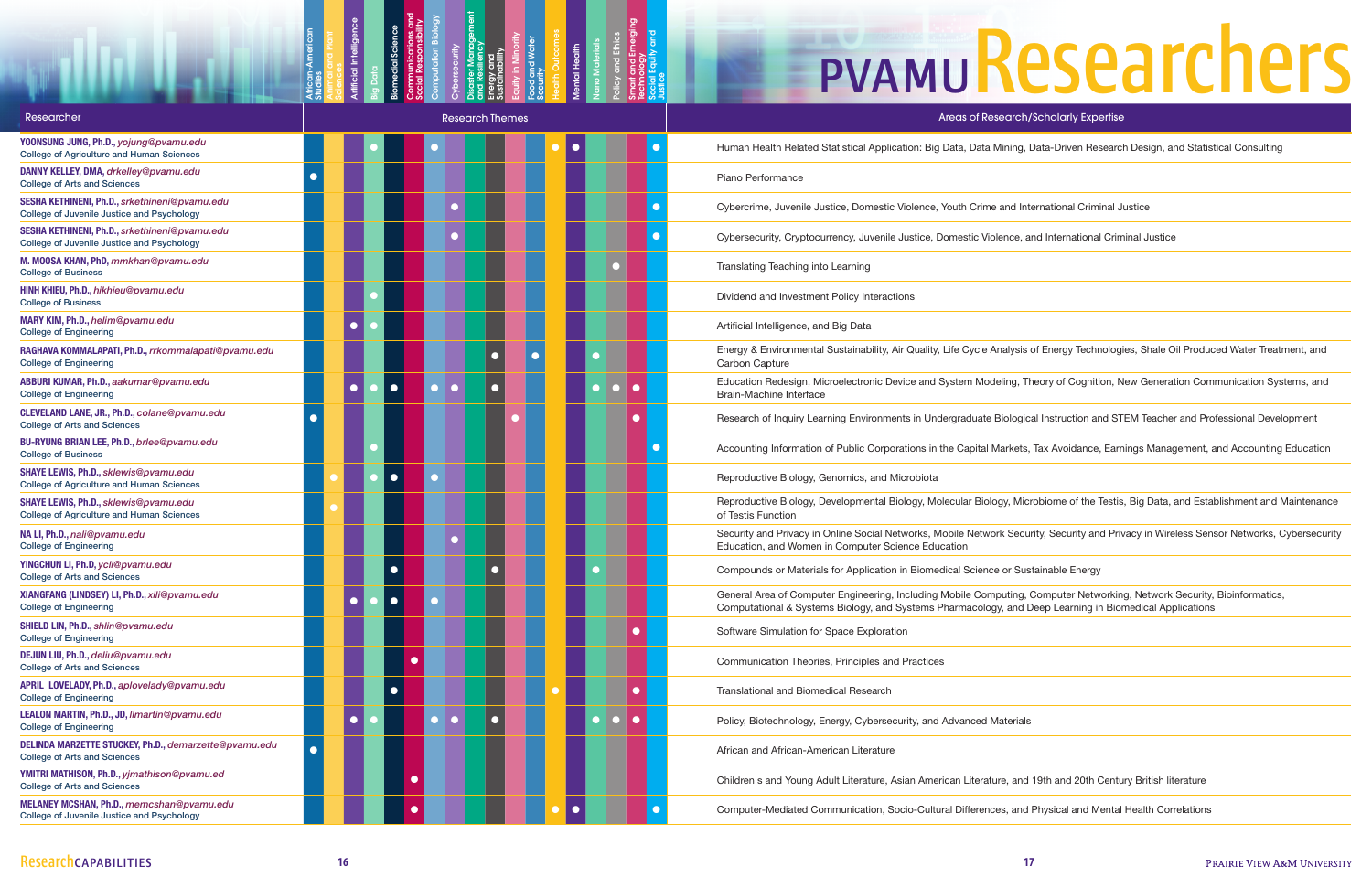Studies

Animal and Plant

Artificial Intelligence

Disaster Management and Resiliency Energy and Sustainability Equity in Minority Food and Water **Security** 

Big Data

Biomedial Science Communications and Social Responsibility Computation Biology

Cybersecurity

Health Outcomes Mental Health Nano Materials Policy and Ethics Smart and Emerging **Technology** Social Equity and

Justice

| Researcher                                                                                        |  |           | <b>Research Themes</b> |  |  | Areas of Research/Scholarly Expertise                                                                                                                                                                                                                                                                   |
|---------------------------------------------------------------------------------------------------|--|-----------|------------------------|--|--|---------------------------------------------------------------------------------------------------------------------------------------------------------------------------------------------------------------------------------------------------------------------------------------------------------|
| KAREENA MENEZES, Ph.D., kmmenezes@pvamu.edu<br><b>College of Arts and Sciences</b>                |  |           |                        |  |  | Radiation Cell Biology, College Preparedness, and Population Health Genetic Research                                                                                                                                                                                                                    |
| MANOUCHEHR MISAGHIAN, Ph.D., mamisaghian@pvamu.edu<br><b>College of Arts and Sciences</b>         |  |           |                        |  |  | Algebraic Number Theory                                                                                                                                                                                                                                                                                 |
| NATHAN MITCHELL, Ph.D., nkmitchell@pvamu.edu<br><b>College of Arts and Sciences</b>               |  |           |                        |  |  | Public Policy Analysis, Elections, Food Insecurity, Local Governance, and Political Science Education                                                                                                                                                                                                   |
| VANESSA MONROE, PhD, vdmonroe@pvamu.edu<br><b>College of Nursing</b>                              |  |           |                        |  |  | Medication Adherence, Hypertension, Smartphone Applications, Health Promotion, Health Outcomes                                                                                                                                                                                                          |
| BILLY MONROE, Ph.D., bwmonroe@pvamu.edu<br><b>College of Arts and Sciences</b>                    |  |           |                        |  |  | The History of Judicial Selection Reform in Texas                                                                                                                                                                                                                                                       |
| ANTON MONTANO, JD, apmontano@pvamu.edu<br><b>College of Business</b>                              |  |           |                        |  |  | Employment Law and Human Resources                                                                                                                                                                                                                                                                      |
| QUINCY MOORE, Ph.D., gcmoore@pvamu.edu<br><b>College of Arts and Sciences</b>                     |  |           |                        |  |  | Microbiome, Novel Therapeutics, Innate Immune Response, and Biomedical Illustrations                                                                                                                                                                                                                    |
| TRACEY L MOORE, MFA, tymoore@pvamu.edu<br><b>School of Architecture</b>                           |  |           |                        |  |  | Applied Research in Graphic Design                                                                                                                                                                                                                                                                      |
| ADELA MORA-GUTIERREZ, Ph.D., moradr@pvamu.edu<br><b>College of Agriculture and Human Sciences</b> |  |           |                        |  |  | <b>Food Security</b>                                                                                                                                                                                                                                                                                    |
| SARHAN MUSA, Electrical Engineering, smmusa@pvamu.edu<br><b>College of Engineering</b>            |  |           |                        |  |  | Computer Communication Networks and Cybersecurity, Data Science and Cloud Computing, Artificia<br>Learning, Data Mining, Wireless Sensor Networks and Internet of Things, Electromagnetic Systems, N<br>E-health Security, Mechatronics, Computational Nanotechnology, Photonics, and Engineering Educa |
| DELAND MYERS, Ph.D., djmyers@pvamu.edu<br><b>College of Agriculture and Human Sciences</b>        |  |           |                        |  |  | Research in Developing Consumer Food Products                                                                                                                                                                                                                                                           |
| GURURAJ NEELGUND, Ph.D., gmneelgund@pvamu.edu<br><b>College of Arts and Sciences</b>              |  |           |                        |  |  | Synthetic Modification of Carbon Nanotubes and Graphene Nanosheets, Hybrid Systems of Carbon I<br>with Polymers and Inorganic Nanomaterials for Bone Implant Application, and Functionalized Carbon<br>as Catalysts for Organic Synthesis and Removal of Environmental Pollutants                       |
| ZUI NG, MA, zing@gpvamu.edu<br><b>School of Architecture</b>                                      |  |           |                        |  |  | Affordable Housing                                                                                                                                                                                                                                                                                      |
| LOUIS NGAMASSI, Ph.D., longamassi@pvamu.edu<br><b>College of Business</b>                         |  |           |                        |  |  | Crisis Informatics, Disaster Management and Resiliency, Big Data, Cybersecurity, and Smart and Eme                                                                                                                                                                                                      |
| BARRY NORWOOD, MA, bhnorwood@pvamu.edu<br><b>School of Architecture</b>                           |  |           |                        |  |  | Mass Transit and Affordable Housing Design                                                                                                                                                                                                                                                              |
| LOUIS NUTI, Ph.D., Icnuti@pvamu.edu<br><b>College of Agriculture and Human Sciences</b>           |  |           |                        |  |  | Control of Reproduction in Goats, Estrus Synchronization Methods                                                                                                                                                                                                                                        |
| ESTHER OGUNJIMI, Ph.D., etogunjimi@pvamu.edu<br><b>College of Arts and Sciences</b>               |  |           |                        |  |  | Health and Social Welfare of Adults, Immigrants, and Minority Groups                                                                                                                                                                                                                                    |
| REMI OKI, Ph.D., aroki@pvamu.edu<br><b>College of Arts and Sciences</b>                           |  | $\bullet$ |                        |  |  | Materials Sciences, Plasmonic Materials, Bone Repairs and Bone Tissue Engineering, Bone Cells, an                                                                                                                                                                                                       |
| KAZEEM OLANREWAJU, Ph.D., kaolanrewaju@pvamu.edu<br><b>College of Engineering</b>                 |  | $\bullet$ |                        |  |  | Fluid-Structure Interaction in Human Systems, Bio-renewable and Supercritical Fluid Reaction, and E<br>Sustainability                                                                                                                                                                                   |
| EMMANUEL OPARA, DBA, euopara@pvamu.edu<br><b>College of Business</b>                              |  | $\bullet$ | $\bullet$<br>$\bullet$ |  |  | Cybersecurity, Digital and Media Forensics                                                                                                                                                                                                                                                              |
| IRVIN OSBORNE-LEE, Ph.D., oslee@pvamu.edu<br><b>College of Engineering</b>                        |  |           |                        |  |  | Nuclear Forensic Analysis, Human Ecological Footprint and Climate Change, Economic and Environn<br>Modeling and Simulation, Material Propety Studies of Thermal Battery Components                                                                                                                      |
| ANDREA OYEWOLE, Ph.D., adashley-oyewole@pvamu.edu<br><b>College of Arts and Sciences</b>          |  |           |                        |  |  | Water Pollution, Hazardous Waste Management in Home Healthcare, and Environmental Policy                                                                                                                                                                                                                |



Realth Promotion, Health Outcomes, and Stroke

cience and Cloud Computing, Artificial Intelligence, Machine Learning, Deep f Things, Electromagnetic Systems, Microgrid and Renewable Energy, y, Photonics, and Engineering Education

osheets, Hybrid Systems of Carbon Nanotubes and Graphene Nanosheets plication, and Functionalized Carbon Nanotubes and Graphene Nanosheets al Pollutants

ta, Cybersecurity, and Smart and Emerging Tehnology

ne Tissue Engineering, Bone Cells, and Graphene

Id Supercritical Fluid Reaction, and Energy and Environmental Systems

nate Change, Economic and Environmental Impact Analysis via Process **Mattery Components**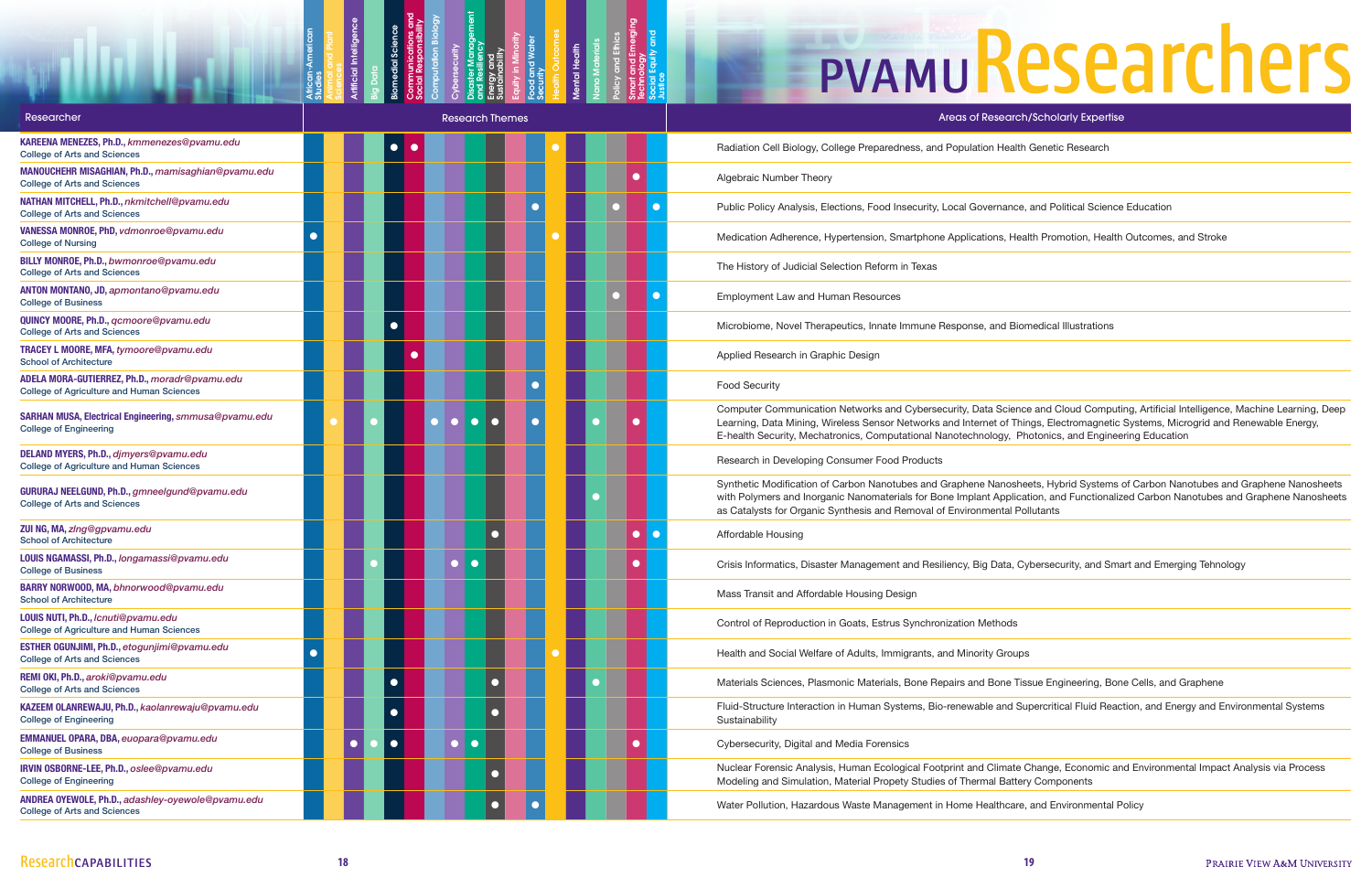Studies

Animal and Plant

Artificial Intelligence

Disaster Management and Resiliency Energy and Sustainability Equity in Minority Food and Water **Security** 

Big Data

Biomedial Science Communications and Social Responsibility Computation Biology

Cybersecurity

Health Outcomes Mental Health Nano Materials Policy and Ethics Smart and Emerging **Technology** Social Equity and

Justice

### **EPVAMUResearchers**

rprises, Quality of Life Indicators, Farm/trade Policy, and Climate Change

ng, Virtual Prototyping, and Engineering Education

Arta Menterial Forces within Nanoparticles, and Nanoparticles for Petroleum

ork Security, and Computational Systems Biology

Issues, State and National Level Budget Issues, and Leadership in Higher

Rehabilitation, Trenchless Technology, Aftershock Effects on Structures due , Capacity and Performance of Foundations for Offshore Structures

computing, Social Media, Disaster Management

Cuildings, Building Energy Efficiency), and Active Learning in Engineering

eaction Kinetics, Adsorption Kinetics, and Nanoparticle Characterization

Policy, Offender Risk Assessment, and Program Evaluation

In American Female Singers and their Impact on Society, Vocal Technique,

rban Planning, Transportation, Urban Design, and Equity in Practice

Human Exploration Missions, Applications in Radiation Oncology, and

| <b>Researcher</b>                                                                                            |                        | <b>Research Themes</b>                             | Areas of Research/Scholarly Expertise                                                                                                                                                       |
|--------------------------------------------------------------------------------------------------------------|------------------------|----------------------------------------------------|---------------------------------------------------------------------------------------------------------------------------------------------------------------------------------------------|
| JAMES PALMER, Ph.D., jmpalmer@pvamu.edu<br><b>College of Arts and Sciences</b>                               |                        |                                                    | Pedagogy, Medieval Studies, History of Medicine, Composition and Writing Centers, and Poetry                                                                                                |
| ALFRED L. PARKS, Ph.D., alparks@pvamu.edu<br><b>College of Agriculture and Human Sciences</b>                | $\bullet$              | $\bullet$<br>$\bullet$ .<br>$\bullet$<br>$\bullet$ | Market Opportunity Assessments for Emerging Agricultural Enterprises, Quality of Life Indicators                                                                                            |
| XIAOBO PENG, Ph.D., xipeng@pvamu.edu<br><b>College of Engineering</b>                                        |                        |                                                    | CAD/CAM/CAE, Additive Manufacturing, Advanced Manufacturing, Virtual Prototyping, and Eng                                                                                                   |
| XIAOBO PENG, Ph.D., xipeng@pvamu.edu<br><b>College of Engineering</b>                                        |                        |                                                    | Additive Manufacting, CAD/CAM, Advance Manufacturing, and Virtual Reality                                                                                                                   |
| JOYCE PHILLIPS, Ed.D, jophillips@pvamu.edu<br><b>College of Education</b>                                    |                        |                                                    | Theories Related to Language Development and Communication Usage                                                                                                                            |
| MERLYN PULIKKATHARA, Ph.D., mepulikkathara@pvamu.edu<br><b>College of Arts and Sciences</b>                  |                        |                                                    | Nanotechnolgy in Materials Development, Cancer Research, Fundamental Forces within Nanopa<br>Industry                                                                                       |
| LIJUN QIAN, Ph.D., ligian@pvamu.edu<br><b>College of Engineering</b>                                         |                        |                                                    | Big Data Analytics, Machine Learning, Wireless Networks, Network Security, and Computationa                                                                                                 |
| RAHIM QUAZI, Ph.D., rmquazi@pvamu.edu<br><b>College of Business</b>                                          |                        |                                                    | International Economics, Development Economics, and International Business                                                                                                                  |
| MUNIR QUDDUS, Ph.D., muquddus@pvamu.edu<br><b>College of Business</b>                                        |                        |                                                    | Business and Economics, Stock Market Activities, Global Trade Issues, State and National Leve<br><b>Education Issues</b>                                                                    |
| RAMALINGAM RADHAKRISHNAN, Ph.D., raradha@pvamu.edu<br><b>College of Engineering</b>                          |                        |                                                    | Structural, Geotechnical, Transportation, Bridge and Pavement Rehabilitation, Trenchless Techn<br>to Earthquake, Nanotechnology to Enhance Concrete Properties, Capacity and Performance of |
| SHAHEDUR RAHMAN, MBA, shrahman@pvamu.edu<br><b>College of Business</b>                                       | С                      |                                                    | Social Media, Disaster Management, Project Management, and Data Analytics                                                                                                                   |
| THIAGARAJAN RAMAKRISHNAN, Ph.D., ram@pvamu.edu<br><b>College of Business</b>                                 |                        |                                                    | Big Data/Business Intelligence & Analytics, E-commerce, Cloud computing, Social Media, Disas                                                                                                |
| <b>INDIKA RATHNATHUNGALAGE, Ph.D,</b><br>iprathnathungalage@pvamu.edu<br><b>College of Arts and Sciences</b> |                        |                                                    | Data Analytics and Saddlepoint Approximation                                                                                                                                                |
| RAM RAY, Ph.D., raray@pvamu.edu<br><b>College of Agriculture and Human Sciences</b>                          | $\bullet$              |                                                    | Water Resources Management, Climate Change, Land Cover Change, Flood, and Drought                                                                                                           |
| RAMBOD RAYEGAN, Ph.D., rarayegan@pvamu.edu<br><b>College of Engineering</b>                                  |                        |                                                    | Net Zero Energy Buildings (Renewable Energy Applications in Buildings, Building Energy Efficie<br>Education                                                                                 |
| SHEENA REEVES, Ph.D., smreeves@pvamu.edu<br><b>College of Engineering</b>                                    |                        |                                                    | Pharmaceutical Dissolution Kinetics, Catalysis and Catalysts, Reaction Kinetics, Adsorption Kin                                                                                             |
| DAVID REMBERT, darembert@pvamu.edu<br>College of Juvenile Justice and Psychology                             |                        |                                                    | Racial Disparities and Practices, Child Welfare, Legal Aspects, Policy, Offender Risk Assessmen                                                                                             |
| TARIUS ROBERTS, MA, tmroberts@pvamu.edu<br><b>College of Arts and Sciences</b>                               |                        |                                                    | Humanities, Literature                                                                                                                                                                      |
| TRACY ROBIN, Ph.D., tjrobin@pvamu.edu<br><b>College of Arts and Sciences</b>                                 |                        |                                                    | Functional Analysis, Operator Algebras, Operator Theory, and Matrix Analysis                                                                                                                |
| JOLIE ROCKE BROWN, MMEd, jorockebrown@pvamu.edu<br><b>College of Arts and Sciences</b>                       |                        |                                                    | Vocal Music Performance, The African American Spiritual, African American Female Singers and<br>and Anatomy and Physiology                                                                  |
| IKHLAS SABOUNI, Ph.D., isabouni@pvamu.edu<br><b>School of Architecture</b>                                   | $\bullet$              | $\bullet$                                          | Sustainability, Energy Conservation, Designing for the Elderly, Urban Planning, Transportation, U                                                                                           |
| PREMKUMAR SAGANTI, Ph.D., pbsaganti@pvamu.edu<br><b>College of Arts and Sciences</b>                         | $\bullet$<br>$\bullet$ |                                                    | Radiation Biology, Space Radiation Environment Long Duration Human Exploration Missions, A<br>Cancer Treatment with Protons and Heavy lons                                                  |
| HESAM SHAHRIARI, Ph.D., hhshahriari@pvamu.edu<br><b>College of Business</b>                                  |                        |                                                    | Law and Finance, Corporate Finance, Corporate Governance, and Big Data                                                                                                                      |
|                                                                                                              |                        |                                                    |                                                                                                                                                                                             |